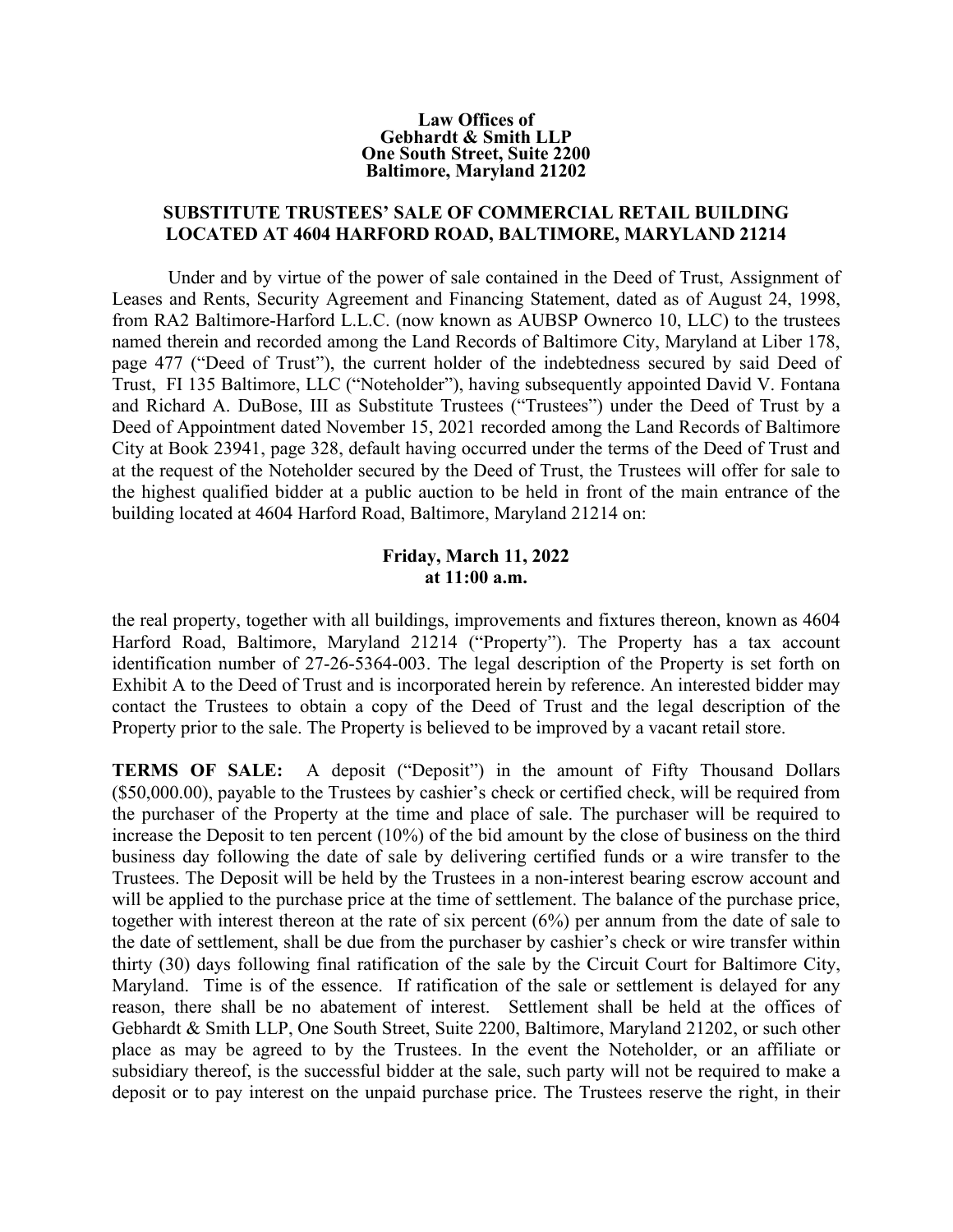sole discretion, to reject any and all bids, to withdraw the Property from sale and to extend the time for settlement.

The Property is being sold in an "AS IS" condition and without any warranties or representations of any kind, either express or implied, as to the value, nature, condition or description of the Property or the improvements thereon. The Property is being sold subject to: (a) all existing zoning, building, housing, fire and safety code violations, including, without limitation, violation notice number 1997122A previously issued by the Baltimore City Department of Housing & Community Development with respect to the Property; (b) all critical area and wetland violations; (c) all environmental problems, conditions, encroachments and other violations which may exist on or with respect to the Property; (d) all senior liens, fines, penalties, encumbrances, easements, conditions, restrictions, agreements, declarations and covenants which are not extinguished as a matter of law by the foreclosure sale; (e) any rights of redemption; (f) such state of facts that an accurate survey or physical inspection of the Property might disclose; and (g) all agreements and restrictions of record affecting the Property, if any. The purchaser is responsible for conducting its own due diligence regarding the Property.

All real estate taxes, water and sewer charges, Environmental Control Board fines and other fines and penalties that were assessed against the Property prior to the foreclosure sale and which are not extinguished as a matter of law by the foreclosure sale shall be the sole responsibility of the purchaser and shall be paid by the purchaser at settlement. All real estate taxes, water and sewer charges, fines and penalties that are assessed against the Property after the date of the foreclosure sale shall also be the sole responsibility of the purchaser and shall be paid by the purchaser. The cost of all recordation taxes, transfer taxes, title examination costs, recording fees and other costs associated with conveying the Property to the purchaser shall be the sole responsibility of the purchaser and shall be paid for by the purchaser at settlement.

The purchaser shall assume the risk of loss for the Property immediately after the sale takes place. It shall be the purchaser's responsibility to obtain possession of the Property following final ratification of the sale by the Circuit Court for Baltimore City, Maryland and conveyance of the Property by the Trustees to the purchaser.

In the event the purchaser fails to go to settlement as required, in addition to any other legal or equitable remedies available to the Trustees, the Trustees may, subject to further order of the court, resell the Property at the purchaser's sole risk and expense and retain and apply the Deposit to any deficiency in the purchase price sustained by the Trustees and/or the Noteholder, all costs and expenses of both sales, reasonable attorneys' fees, and any other damages sustained by the Trustees and/or the Noteholder as a result of the purchaser's default, including, without limitation, all incidental damages. In the event a resale of the Property results in a sale in excess of the amount originally bid by the defaulting purchaser, the defaulting purchaser waives any and all claims, rights and interest to any such excess amount and shall not be entitled to any distribution whatsoever from the sale proceeds. If the Trustees are unable to convey the Property to the purchaser as described above for any reason, the purchaser's sole remedy at law or in equity shall be limited to a refund of the Deposit, without interest thereon. Upon refund of the Deposit to the purchaser, the sale shall be void and of no effect, and the purchaser shall have no